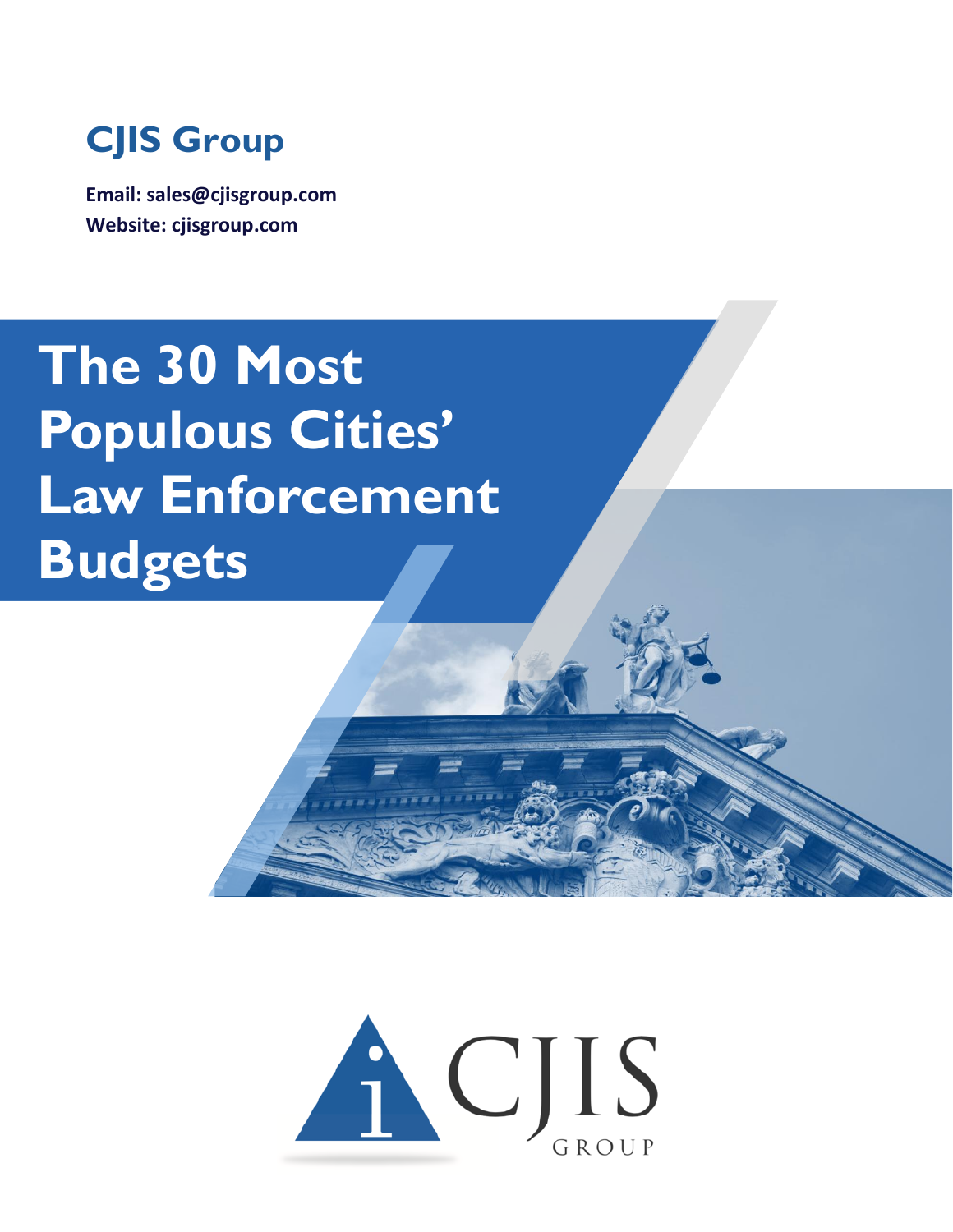

## **A link to each city's Law Enforcement budget is hyperlinked on their city name**

| <b>New York City, New York</b>         |                 |
|----------------------------------------|-----------------|
| <b>New York City Police Department</b> | \$5,419,675,000 |
| <b>Los Angeles, California</b>         |                 |
| <b>Los Angeles Police Department</b>   | \$1,760,908,714 |
| <b>Chicago, Illinois</b>               |                 |
| <b>Chicago Police Department</b>       | \$1,899,239,226 |
| <b>Houston, Texas</b>                  |                 |
| <b>Houston Police Department</b>       | \$955,813,489   |
| <b>Phoenix, Arizona</b>                |                 |
| <b>Phoenix Police Department</b>       | \$786,708,000   |
| Philadelphia, Pennsylvania             |                 |
| <b>Philadelphia Police Department</b>  | \$727,007,734   |
| <b>San Antonio, Texas</b>              |                 |
| <b>San Antonio Police Department</b>   | \$535,437,098   |
| <b>San Diego, California</b>           |                 |
| <b>San Diego Police Department</b>     | \$593,292,386   |
| <u> Dallas, Texas</u>                  |                 |
| <b>Dallas Police Department</b>        | \$567,334,568   |
| <b>San Jose, California</b>            |                 |
| <b>San Jose Police Department</b>      | \$471,314,386   |
| <b>Austin, Texas</b>                   |                 |
| <b>Austin Police Department</b>        | \$442,810,113   |

CJIS GROUP is committed to improving the technology procurement process by providing in depth, validated market intelligence and quality research for the state and local government market.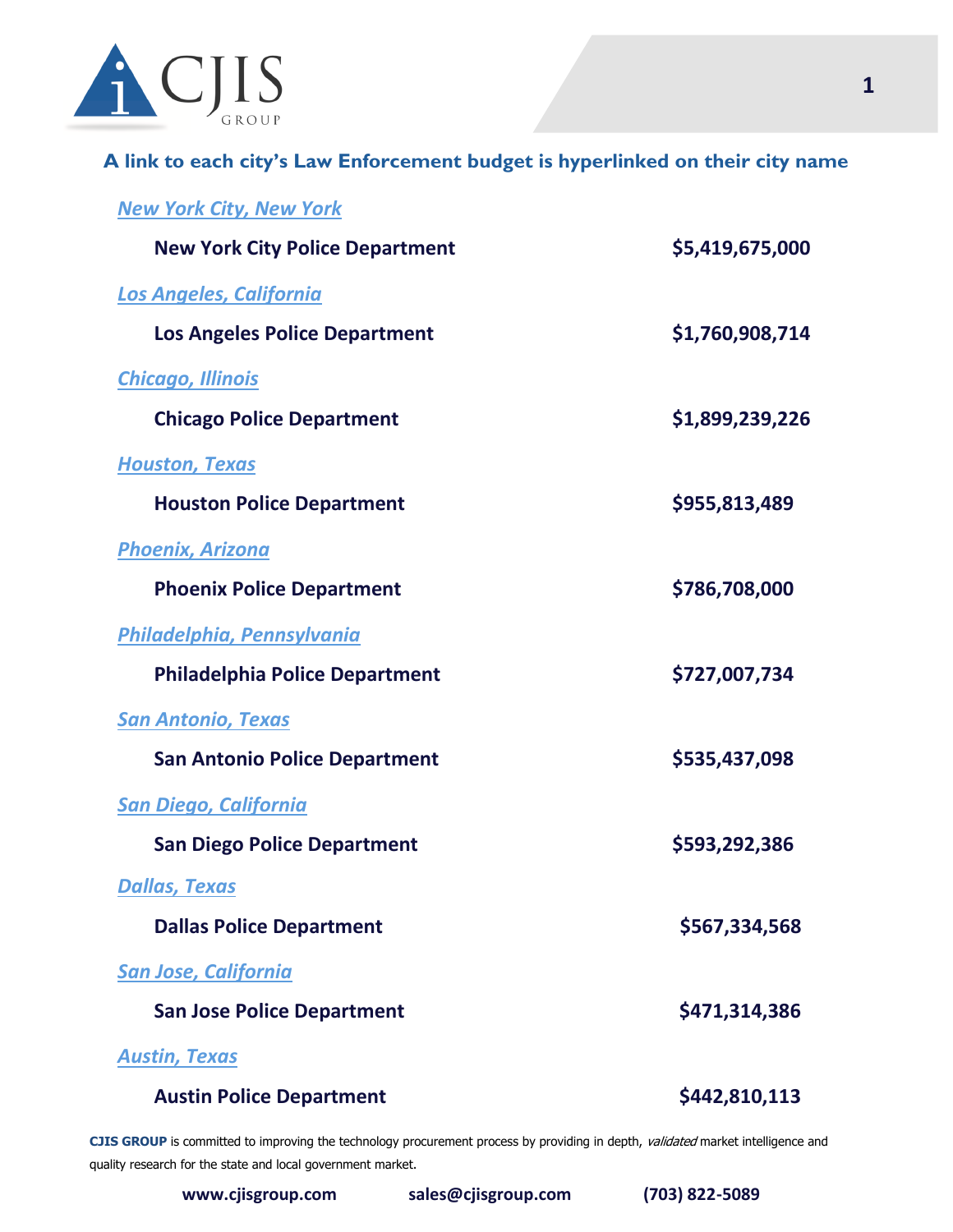

| <u>Jacksonville, Florida</u>                       |               |
|----------------------------------------------------|---------------|
| <b>Jacksonville Sheriff's Office</b>               | \$501,874,937 |
| <b>Fort Worth, Texas</b>                           |               |
| <b>Fort Worth Police Department</b>                | \$282,394,377 |
| <b>Columbus, Ohio</b>                              |               |
| <b>Columbus Police Department</b>                  | \$336,846,128 |
| <b>Indianapolis, Indiana</b>                       |               |
| <b>Indianapolis Metropolitan Police Department</b> | \$264,964,602 |
| <b>Charlotte, North Carolina</b>                   |               |
| <b>Charlotte Police Department</b>                 | \$300,877,459 |
| <b>San Francisco, California</b>                   |               |
| <b>San Francisco Police Department</b>             | \$661,656,289 |
| <b>Seattle, Washington</b>                         |               |
| <b>Seattle Police Department</b>                   | \$365,447,509 |
| <b>Denver, Colorado</b>                            |               |
| <b>Denver Police Department</b>                    | \$245,934,787 |
| <u>Washington, D.C.</u>                            |               |
| <b>Metropolitan Police Department</b>              | \$516,793,022 |
| Nashville, Tennessee                               |               |
| <b>Metropolitan Nashville Police Department</b>    | \$246,094,300 |
| Oklahoma City, Oklahoma                            |               |
| <b>Oklahoma City Police Department</b>             | \$227,731,144 |

CJIS GROUP is committed to improving the technology procurement process by providing in depth, validated market intelligence and quality research for the state and local government market.